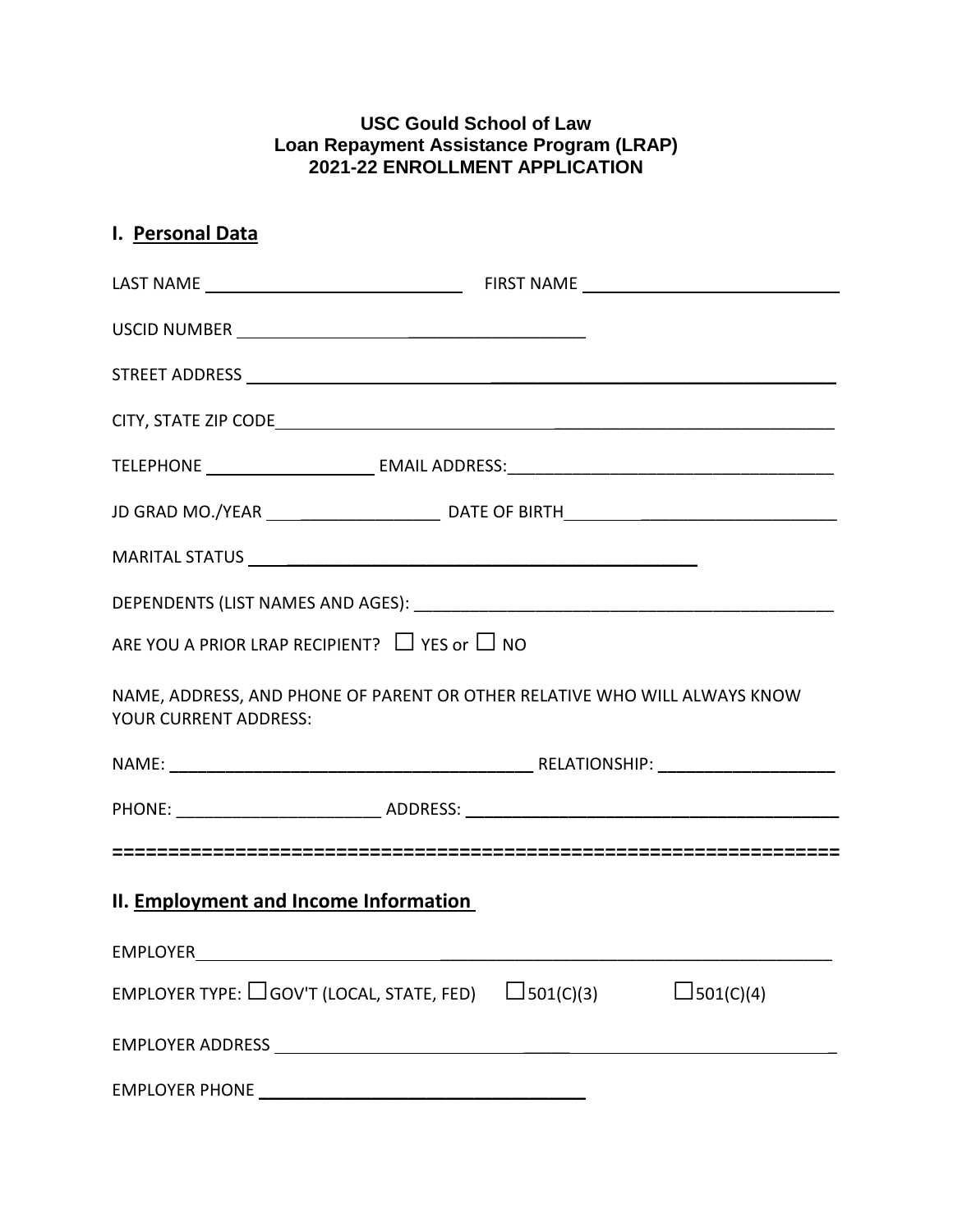|                                                   | JOB TITLE/DESCRIPTION NAMES AND THE RESERVE TO A REPORT OF THE RESERVE TO A REPORT OF THE RESERVE TO A REPORT OF THE RESERVE TO A REPORT OF THE RESERVE TO A REPORT OF THE REPORT OF THE RESERVE TO A REPORT OF THE REPORT OF |                                                                                  |  |  |  |
|---------------------------------------------------|-------------------------------------------------------------------------------------------------------------------------------------------------------------------------------------------------------------------------------|----------------------------------------------------------------------------------|--|--|--|
|                                                   |                                                                                                                                                                                                                               |                                                                                  |  |  |  |
|                                                   |                                                                                                                                                                                                                               |                                                                                  |  |  |  |
|                                                   |                                                                                                                                                                                                                               |                                                                                  |  |  |  |
|                                                   |                                                                                                                                                                                                                               |                                                                                  |  |  |  |
|                                                   |                                                                                                                                                                                                                               | SPOUSE'S OUTSTANDING FEDERAL STUDENT LOAN DEBT? ________________________________ |  |  |  |
| OCTOBER 1, 2021 - SEPTEMBER 30, 2022 (12 MONTHS): |                                                                                                                                                                                                                               | LIST ALL ADDITIONAL SOURCES OF INCOME AND AMOUNTS EXPECTED TO BE RECEIVED FROM   |  |  |  |
| <b>SOURCE</b>                                     | <b>AMOUNT</b>                                                                                                                                                                                                                 |                                                                                  |  |  |  |
|                                                   |                                                                                                                                                                                                                               |                                                                                  |  |  |  |
|                                                   |                                                                                                                                                                                                                               |                                                                                  |  |  |  |
|                                                   |                                                                                                                                                                                                                               |                                                                                  |  |  |  |
|                                                   |                                                                                                                                                                                                                               |                                                                                  |  |  |  |
| <b>III. Asset Information</b>                     |                                                                                                                                                                                                                               |                                                                                  |  |  |  |
|                                                   |                                                                                                                                                                                                                               | CASH/SAVINGS OWNED BY APPLICANT (AND SPOUSE) ___________________________________ |  |  |  |
|                                                   |                                                                                                                                                                                                                               |                                                                                  |  |  |  |
|                                                   | VALUE OF OTHER ASSETS (INVESTMENTS/REAL ESTATE/STOCKS, ETC.):                                                                                                                                                                 |                                                                                  |  |  |  |
| <b>ASSET</b>                                      | <b>VALUE</b>                                                                                                                                                                                                                  |                                                                                  |  |  |  |
|                                                   |                                                                                                                                                                                                                               |                                                                                  |  |  |  |
|                                                   |                                                                                                                                                                                                                               |                                                                                  |  |  |  |
|                                                   |                                                                                                                                                                                                                               |                                                                                  |  |  |  |
|                                                   |                                                                                                                                                                                                                               |                                                                                  |  |  |  |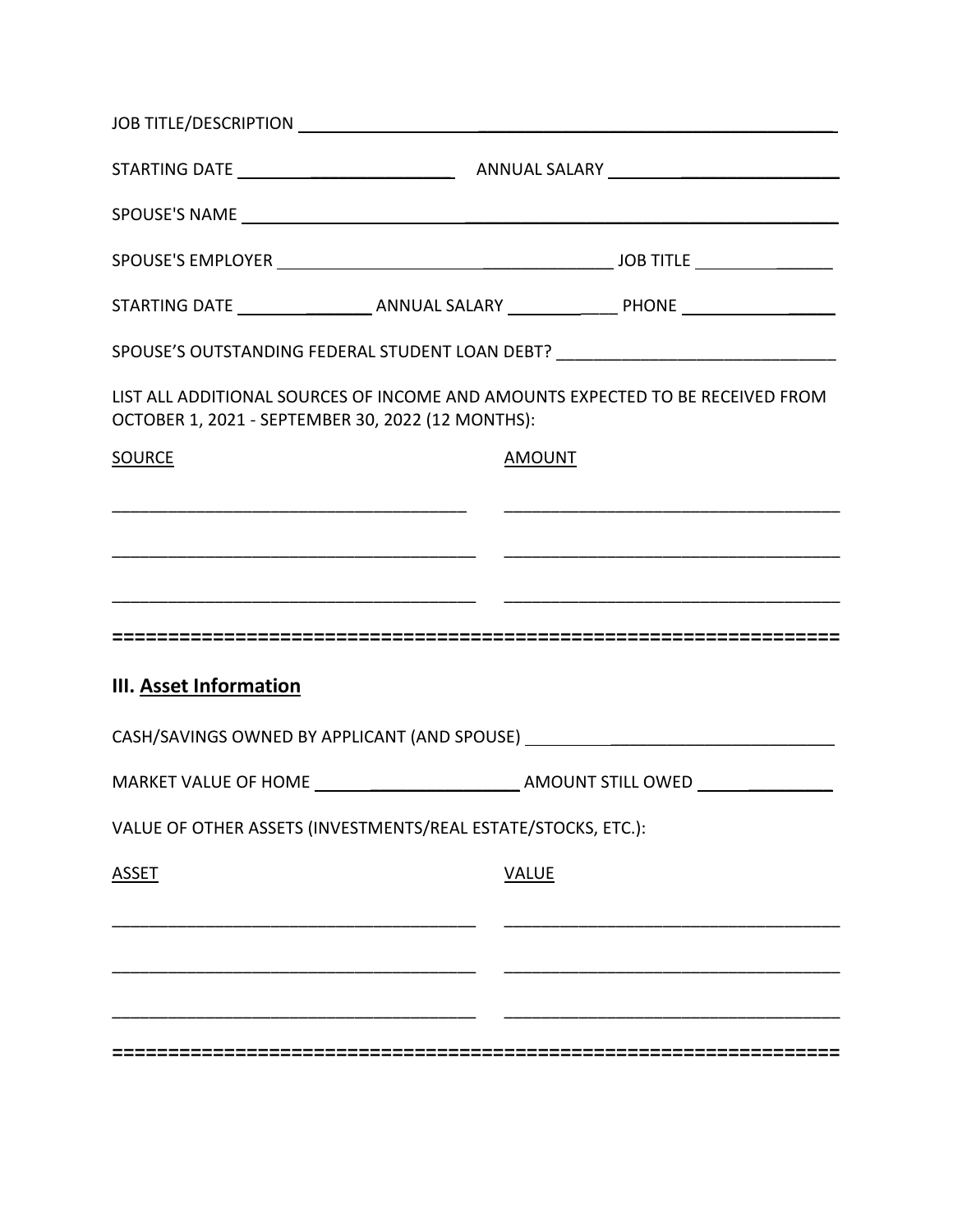# **IV. Indebtedness and Expense Information**

NON-EDUCATIONAL DEBT OF APPLICANT AND SPOUSE (e.g., CREDIT CARD DEBTS, CAR LOAN, MORTGAGE, ETC.):

| <b>LENDER</b> | <b>TOTAL DEBT</b> | <b>MONTHLY PAYMENT AMOUNT</b> |
|---------------|-------------------|-------------------------------|
|               |                   |                               |
|               |                   |                               |
|               |                   |                               |

INCOME/EXPENSE ISSUES WHICH MAY BE UNUSUAL OR EXTRAORDINARY (may attach separate statement):

**=================================================================**

## **V. Certification**

All information on this application is true and complete to the best of my (our) knowledge. If provided with LRAP assistance, I agree to abide by all LRAP rules and regulations. Specifically, I agree to use LRAP funds for the sole purpose of making payments on approved educational loans. If asked by a Law School Officer, I (we) agree to provide proof of the information I (we) have given on this application. I (we) understand that I (we) must provide a complete copy of my (our) most recent federal income tax return, as well as other information required in Part V of the Loan Repayment Assistance Program description. I (we) agree to report any increase in salary or income or changes which may alter my eligibility, to the appropriate Law School official. I (we) further understand that regardless of the policies in effect at the time my participation in the Program begins, all subsequent policy revisions will apply to me (us) as well as new participants.

j. Applicant's Signature and Date Date

Spouse's Signature Date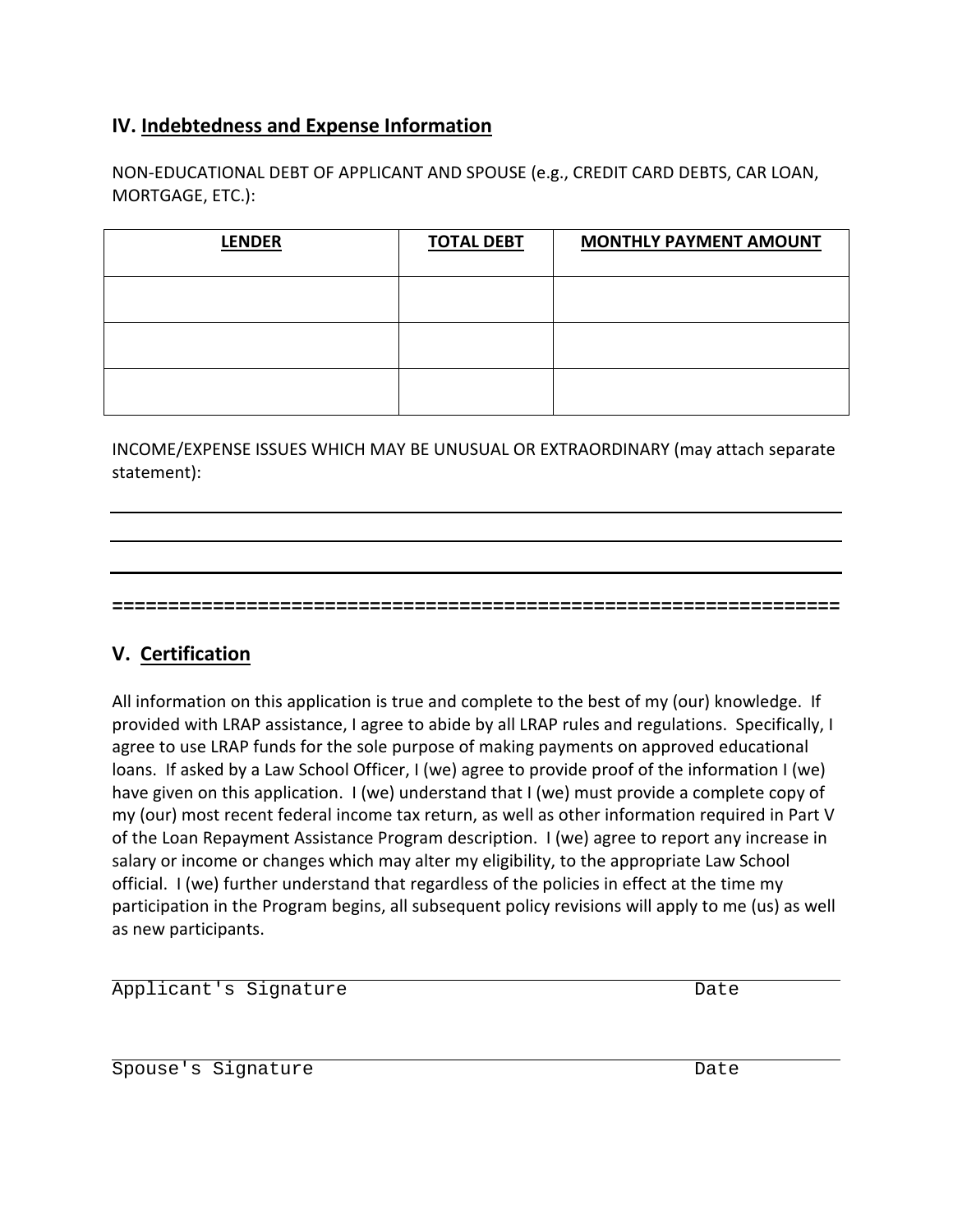### USC Gould School of Law Loan Repayment Assistance Program

#### **EMPLOYER CERTIFICATION FORM**

#### **PART A: TO BE COMPLETED BY THE APPLICANT:**

NAME \_\_\_\_\_\_\_\_\_\_\_\_\_\_\_\_\_\_\_\_\_\_\_\_\_\_\_\_\_\_\_\_\_\_\_\_\_\_\_\_\_

I authorize my employer \_\_\_\_\_\_\_\_\_\_\_\_\_\_\_\_\_\_\_\_\_\_\_\_\_\_\_\_\_\_\_\_\_\_\_\_\_\_

to provide the information requested in Part B to the University of Southern California Law School.

SIGNED \_\_\_\_\_\_\_\_\_\_\_\_\_\_\_\_\_\_\_\_\_\_\_ DATE \_\_\_\_\_\_\_\_\_\_\_\_\_\_

**TO THE APPLICANT:** After completing the above section, submit this form to your employer. Your employer should then complete the section below and return this form directly to the Law School.

#### **=================================================================**

### **PART B: TO BE COMPLETED BY THE EMPLOYER:**

The above-named "applicant", a graduate of the USC Law School, has applied for a special Loan Repayment Assistance Program Award from the University of Southern California. As part of the application process, USC requires certification from the employer of the applicant's employment status.

Please complete the following information and return this form to [lawfao@law.usc.edu.](mailto:lawfao@law.usc.edu) The applicant's Enrollment Application will not be complete without this Form. Please return the completed Form as soon as possible. If you have any questions, please do not hesitate to call the Law School's Director of Financial Aid at (213) 740-2523.

EMPLOYMENT START DATE: \_\_\_\_\_\_\_\_\_\_\_\_\_\_\_\_\_\_ # OF HOURS WORKED PER WEEK: \_\_\_\_\_\_\_\_\_\_

 $\mathcal{L}_\text{max}$  , and the contract of the contract of the contract of the contract of the contract of the contract of the contract of the contract of the contract of the contract of the contract of the contract of the contr

JOB TITLE: \_\_\_\_\_\_\_\_\_\_\_\_\_\_\_\_\_\_\_\_\_\_\_\_\_\_\_\_\_\_\_\_\_\_\_\_\_\_\_\_\_\_\_\_

l

BRIEF JOB DESCRIPTION-use space below or attach additional page: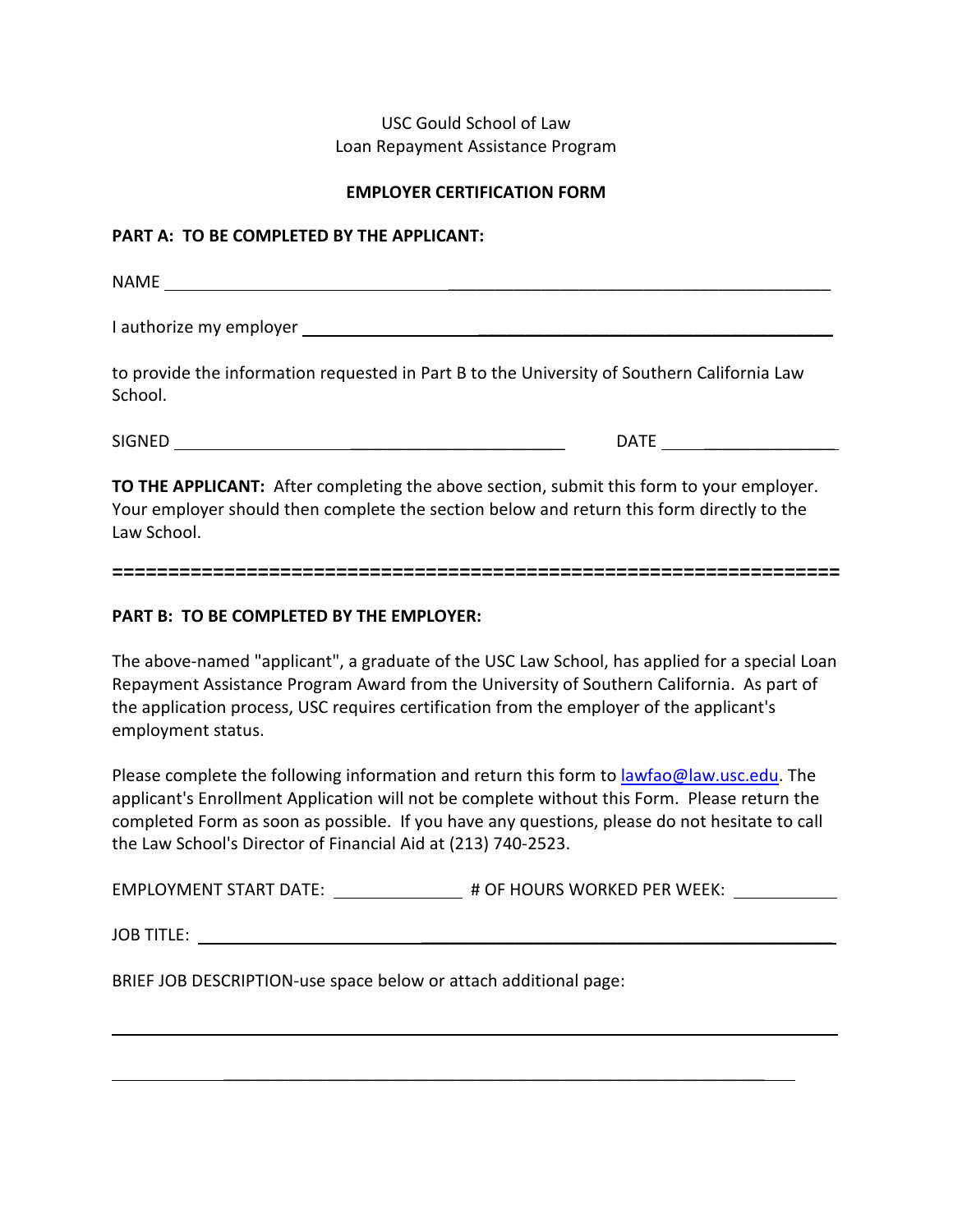| SALARY/ANNUAL GROSS EXPECTED DURING PERIOD OF OCT 2021-SEP 2022: _______________ |                            |                                                                                      |  |  |  |
|----------------------------------------------------------------------------------|----------------------------|--------------------------------------------------------------------------------------|--|--|--|
|                                                                                  |                            | OTHER COMPENSATION EXPECTED FOR SAME PERIOD (i.e., housing, loan forgiveness, etc.): |  |  |  |
| <b>COMPENSATION AMOUNT</b>                                                       |                            | <b>COMPENSATION PURPOSE</b>                                                          |  |  |  |
|                                                                                  |                            |                                                                                      |  |  |  |
|                                                                                  |                            |                                                                                      |  |  |  |
|                                                                                  |                            |                                                                                      |  |  |  |
|                                                                                  |                            |                                                                                      |  |  |  |
| AUTHORIZED SIGNATURE                                                             |                            | PRINTED NAME AND TITLE                                                               |  |  |  |
|                                                                                  |                            |                                                                                      |  |  |  |
| <b>DATE</b>                                                                      | PHONE NUMBER EMAIL ADDRESS |                                                                                      |  |  |  |
| <b>EMPLOYER NAME</b>                                                             |                            |                                                                                      |  |  |  |
| <b>EMPLOYER ADDRESS</b>                                                          |                            |                                                                                      |  |  |  |
|                                                                                  |                            |                                                                                      |  |  |  |
|                                                                                  |                            |                                                                                      |  |  |  |
| IRS 501(C)(3) STATUS? $\Box$ YES or $\Box$ NO                                    |                            |                                                                                      |  |  |  |
|                                                                                  |                            | Local, State, County, Federal Government Employer? $\Box$ YES or $\Box$ NO           |  |  |  |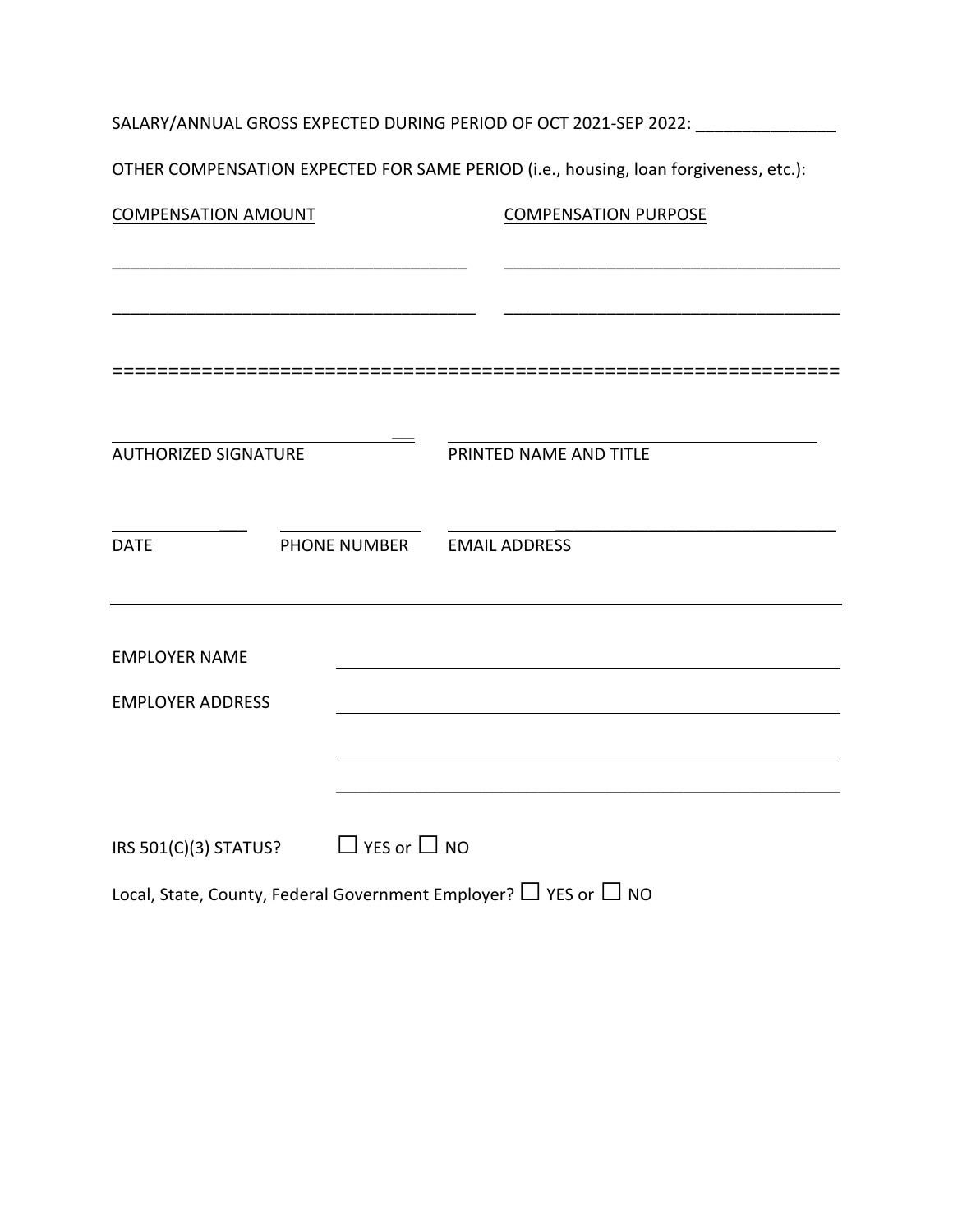# AUTHORIZATION FOR RELEASE OF INFORMATION

I authorize the Financial Aid Office of the University of Southern California Law School to obtain any information relating to the repayment of my educational loans from any lender or loan servicing agency who may be in possession of such information. This information may include, but is not limited to, my current status in the repayment of my loans, my payment history, and my outstanding balance and interest rate.

I understand that the information released to the Financial Aid Office of the University of Southern California Law School is for purposes of determining eligibility for the Law School's Loan Repayment Assistance Program.

| <b>Full Name:</b>   |  |
|---------------------|--|
| Signature:          |  |
| <b>Date Signed:</b> |  |